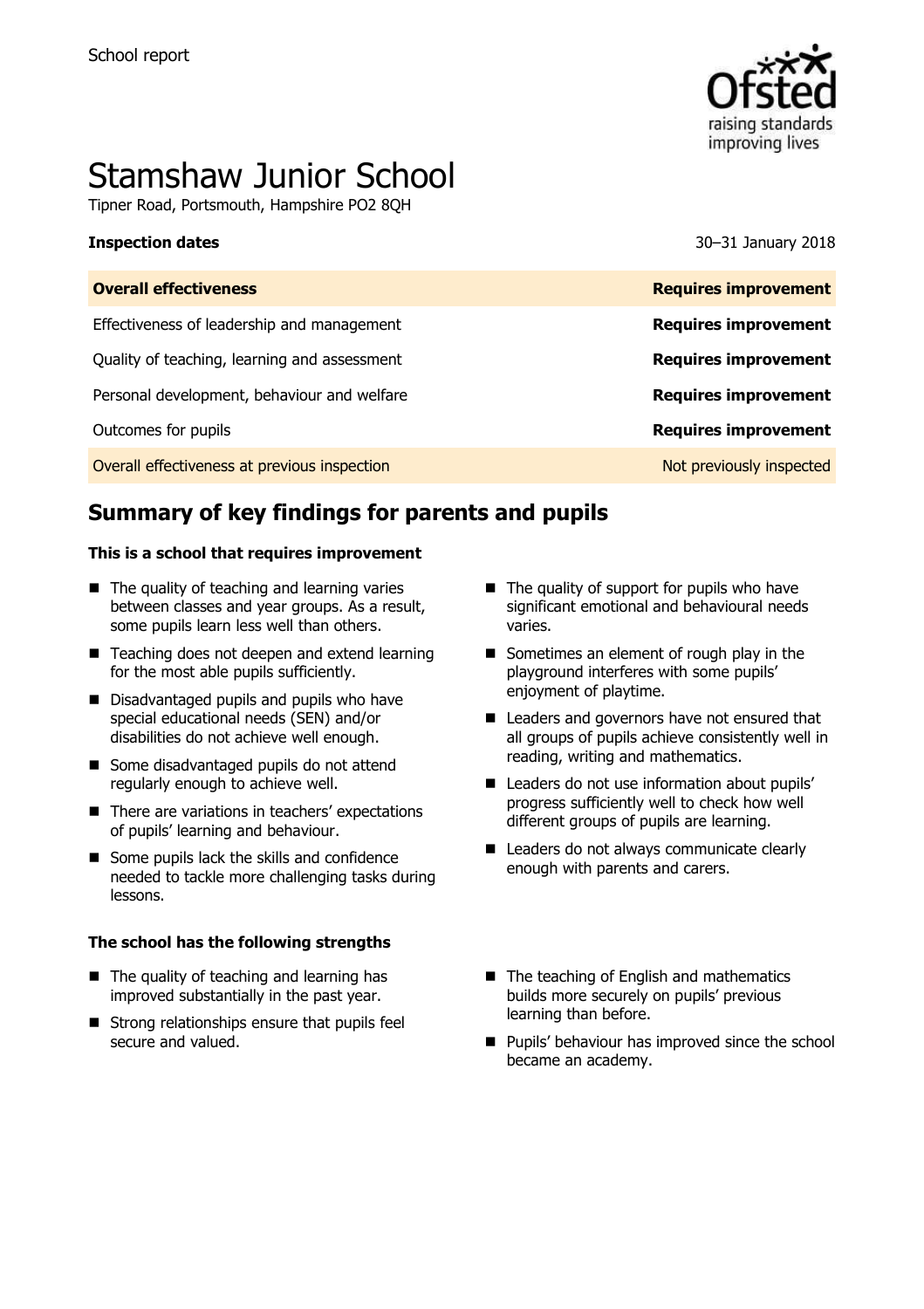

# **Full report**

### **What does the school need to do to improve further?**

- Ensure that all groups of pupils make consistently strong progress across a range of subjects by making sure that:
	- teaching is consistently effective across the school
	- teachers have consistently high expectations of pupils' learning and behaviour
	- teaching deepens and extends learning for the most able pupils sufficiently
	- support for disadvantaged pupils and for pupils who have SEN and/or disabilities is effective and of a consistently high quality
	- disadvantaged pupils attend regularly enough to achieve well.
- **Improve pupils' behaviour by:** 
	- making sure that pupils develop the skills and attitudes needed to tackle activities confidently and successfully during lessons
	- improving the quality of support for those pupils who have significant emotional and behavioural difficulties
	- improving pupils' behaviour during playtimes.
- Strengthen leadership and management by:
	- ensuring that leaders use assessment procedures more rigorously to support a precise view of how well different groups are learning and to provide additional help where needed
	- improving the quality of communications with parents.

An external review of the school's use of the pupil premium should be undertaken in order to assess how this aspect of leadership and management may be improved.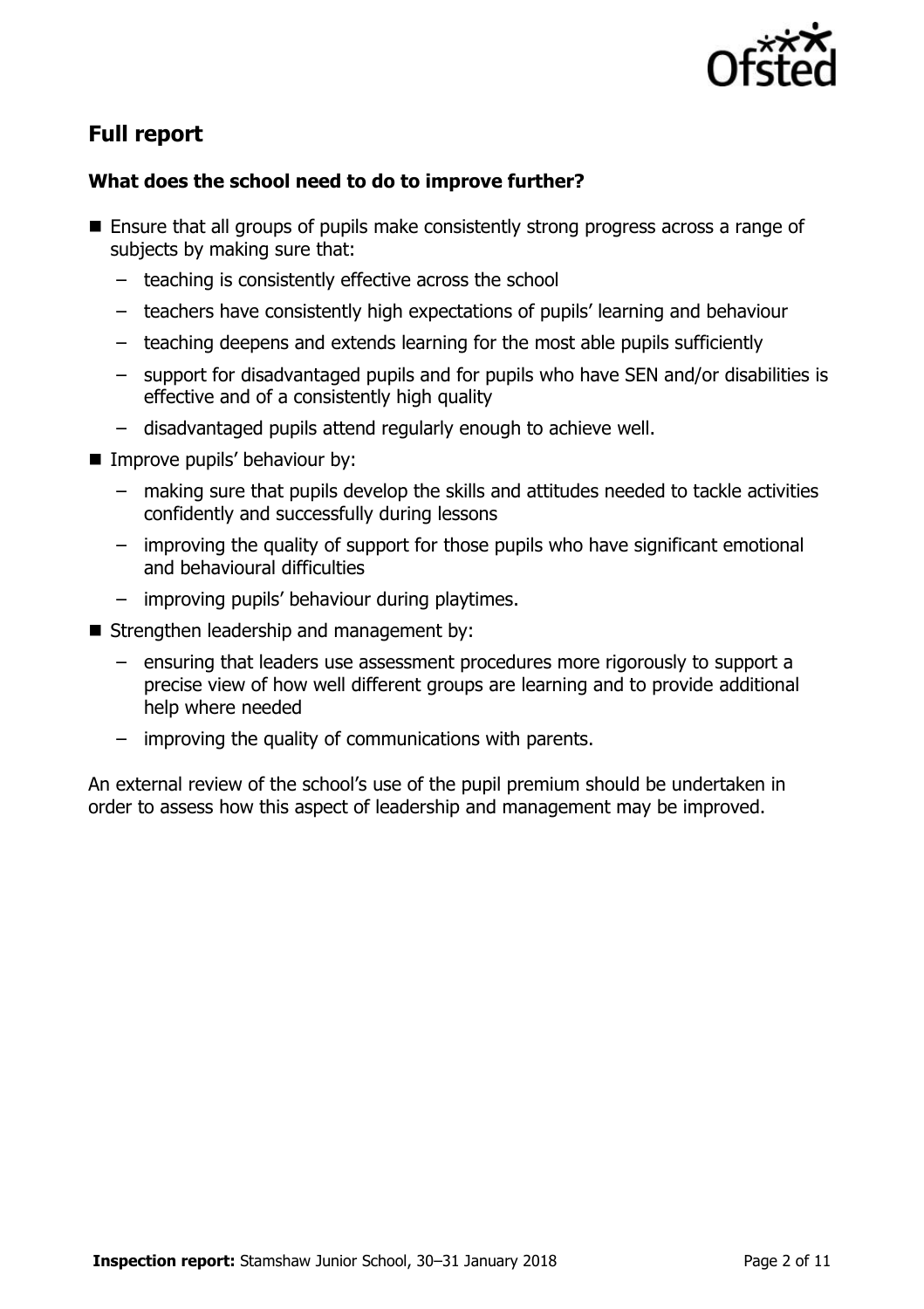

# **Inspection judgements**

#### **Effectiveness of leadership and management Requires improvement**

- Leaders and governors have not improved teaching sufficiently to ensure that all groups of pupils achieve well at the end of key stage 2. In the past two years, an element of weak teaching and a number of staff changes have disrupted pupils' learning in some classes.
- Leaders do not use SEN funding or pupil premium sufficiently well to support pupils' learning. As a result, pupils who have SEN and/or disabilities and disadvantaged pupils do not achieve as well as they should.
- Leaders do not always communicate clearly enough with parents. While many parents are very happy with the school, some express concerns about the quality of teaching and are uncertain about how well their children are learning.
- Leaders do not use the school's assessment procedures rigorously enough to check the progress made by different groups of pupils. For example, their view of disadvantaged pupils' progress lacks sufficient clarity to pinpoint what needs to be done to support individual pupils.
- Leaders ensure that pupils benefit from an appropriately broad and balanced curriculum. However, the quality of teaching in subjects such as science, religious education and history requires improvement. As a result, pupils do not make sufficiently rapid progress across a range of subjects.
- The pace of development in the school has accelerated in the past year. The quality of English and mathematics teaching has improved dramatically, and pupils make much better progress than previously.
- Good-quality coaching and training for teachers have made a strong contribution to improvements in the quality of teaching. Leaders have developed effective teamwork across the school.
- Teachers are committed to playing their part in the school's development. They work closely with leaders to improve the quality of teaching and learning. Staff morale is high.
- Leaders have established a calm, purposeful and positive atmosphere in the school with a clear focus on learning. Strong relationships underpin the school's work so that pupils feel secure. Pupils' behaviour has improved substantially during the past few years.
- Leaders make good use of assemblies to encourage pupils to reflect on cultures and beliefs and to explore British values. Pupils listen with interest and respect and contribute thoughtfully. Developments in teaching ensure that pupils are increasingly well prepared for life in modern Britain.
- Leaders, governors and trustees have an accurate and realistic view of the school's performance. They are clear about what they need to do to secure further improvements in the school's work and have suitable plans in place to sustain the pace of development.
- Leaders use physical education and the sport premium appropriately to support pupils'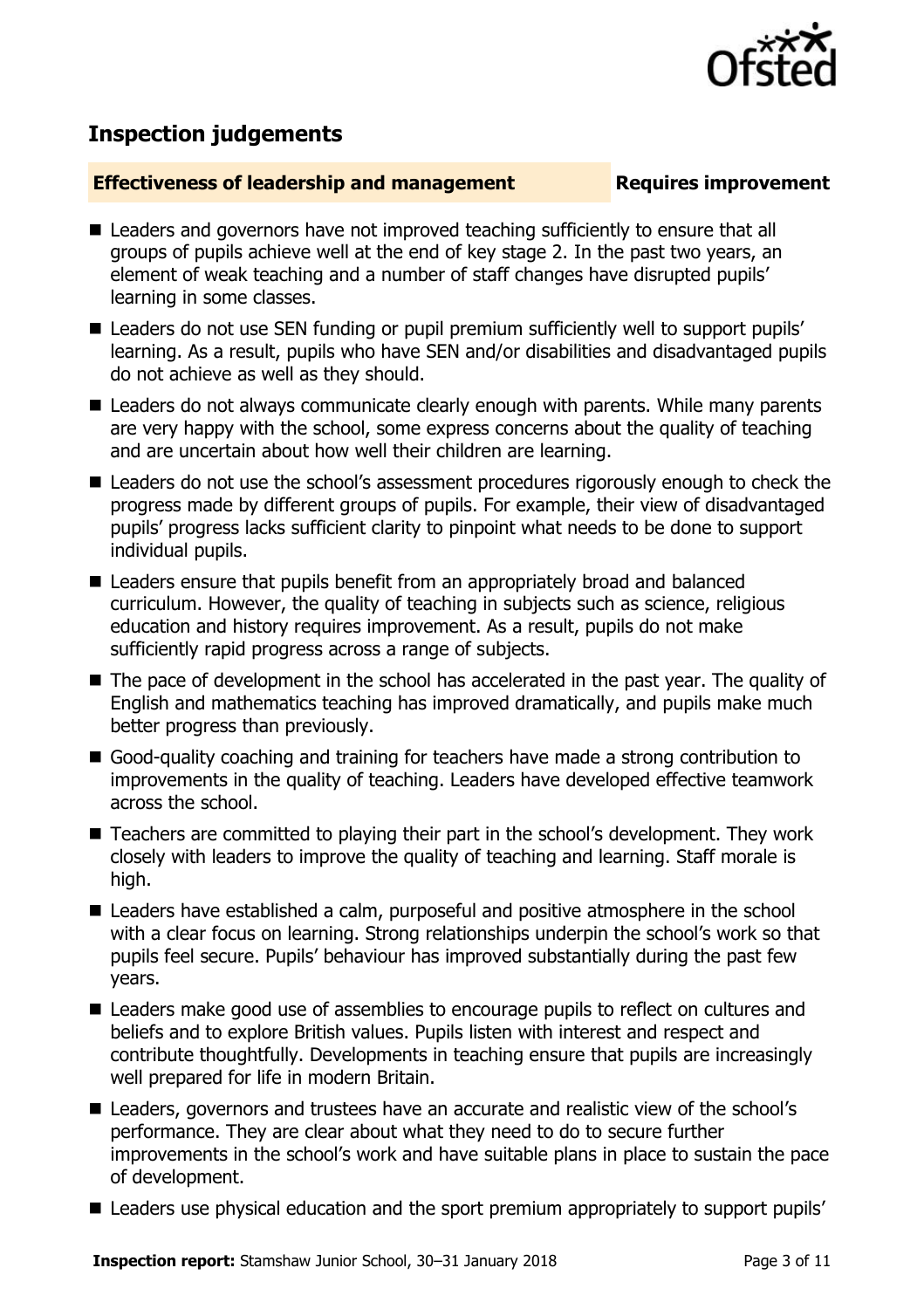

physical and emotional well-being.

### **Governance of the school**

- Governors and trustees work closely and constructively with school leaders. They support and challenge the school well and hold leaders increasingly to account for pupils' achievement.
- Governors and trustees share leaders' ambitions for the school and its pupils. They are understandably pleased with developments in the school's work in the past year. However, they recognise that further improvements are needed to ensure that all groups of pupils achieve well. Governors and trustees have appropriate plans in place to support further developments in the school's work.
- The trust's coaching programme has made a valuable contribution to improvements in leadership and teaching during the past few years.

### **Safeguarding**

- $\blacksquare$  The arrangements for safeguarding are effective.
- Leaders regularly update staff and governors about safeguarding reguirements and procedures. As a result, adults are clear about what to do if they have a concern.
- School records indicate that leaders act quickly and appropriately whenever they have worries about a pupil's welfare. They work appropriately with agencies, such as social care and children's services, to ensure that pupils are safe.
- The school site is secure and well maintained. Consistent expectations and routines ensure that pupils behave sensibly and move around the school safely.
- Leaders usually engage well with parents to ensure that pupils are safe and secure. Occasionally, however, they do not communicate clearly enough with parents. This can cause unnecessary parental concern.

#### **Quality of teaching, learning and assessment Fig. 2.1 Requires improvement**

- Teaching is not strong enough to ensure that all groups across the school learn equally well, particularly pupils who have SEN and/or disabilities and disadvantaged pupils. Variations in the quality of teaching between different classes and year groups mean that some pupils make better progress than others.
- Some teachers' expectations of pupils' learning and behaviour are not high enough. As a result, pupils do not learn as well as they should, including the most able pupils. In some cases, teachers are slow to re-engage pupils who lose concentration during lessons.
- Teaching has improved substantially during the past two years. The teaching of reading, writing and mathematics builds more securely on pupils' learning than previously, so that pupils are making stronger progress.
- Teachers have strengthened pupils' understanding of mathematics during the past year. They give pupils regular opportunities to use their mathematical knowledge to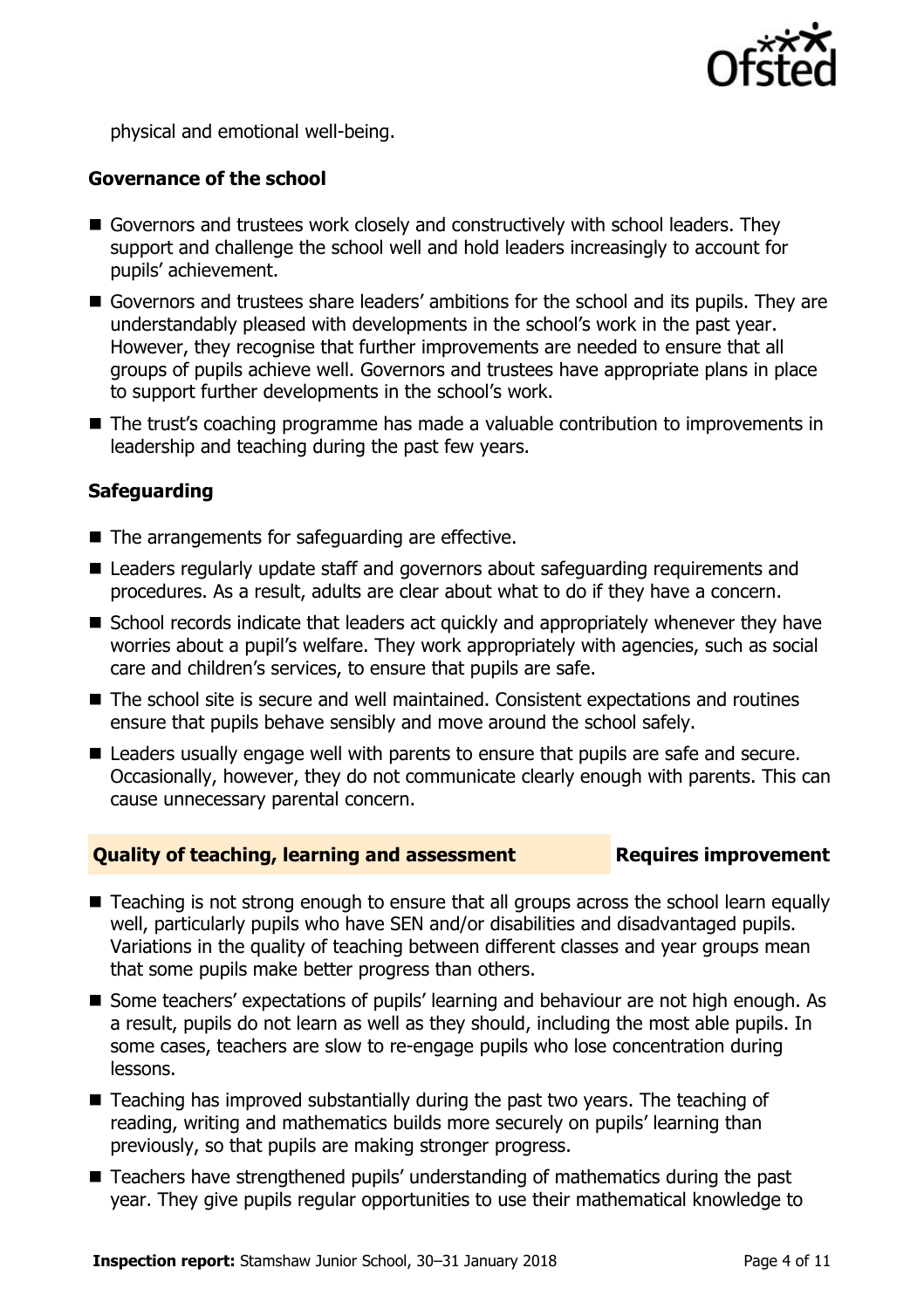

solve number problems and teach pupils how to use practical equipment to tackle mathematics tasks successfully.

- The school's recent focus on developing the teaching of reading has improved teachers' subject knowledge. Teaching now deepens pupils' understanding of their reading more successfully than before. Teachers make sure that pupils read regularly in school.
- Developments in the teaching of writing have secured marked improvements in pupils' written work. Pupils have regular opportunities to write for a range of purposes and audiences. The recent introduction of a spelling programme has ensured a more consistent approach to the teaching of spelling skills across the school.
- In some year classes, consistently effective teaching ensures that pupils make rapid progress. Where this is the case, teachers have a thorough understanding of pupils' needs. They make good use of skills, strategies and techniques to motivate and enthuse their pupils and provide activities which build strongly on pupils' learning.

#### **Personal development, behaviour and welfare Fig. 2.1 Requires improvement**

#### **Personal development and welfare**

- The school's work to promote pupils' personal development and welfare requires improvement.
- Disadvantaged pupils' attendance continues to be well below the national average and lower than that of other pupils in the school. While the school's overall attendance rates have improved during the past year, and there have been some notable successes for individual pupils, disadvantaged boys' attendance has declined.
- **Pupils' increasing enjoyment of school is clear. Consistently strong relationships** between adults and pupils mean that most pupils are keen to learn.
- Most pupils work hard, want to do well and get on very well with their classmates. They talk enthusiastically about their learning and make sensible and thoughtful contributions during lessons. However, some pupils lack the confidence and skills needed to complete tasks successfully and are sometimes reluctant to tackle the work set for them by their teachers.
- Well-established routines ensure that pupils move sensibly around the school. Pupils greet visitors warmly and politely.

#### **Behaviour**

- The behaviour of pupils requires improvement. Pupils' behaviour varies between classes according to the quality of teaching. While pupils behave very well in most classes, there is too much low-level disruption in others. As a result, some pupils reported regular disturbances to their learning.
- A small number of pupils who have specific social and emotional needs find it hard to behave well in school. School records indicate improved help for individual pupils during the past two years so that pupils are more settled than previously. However, while better than before, the support provided is still not strong enough to ensure that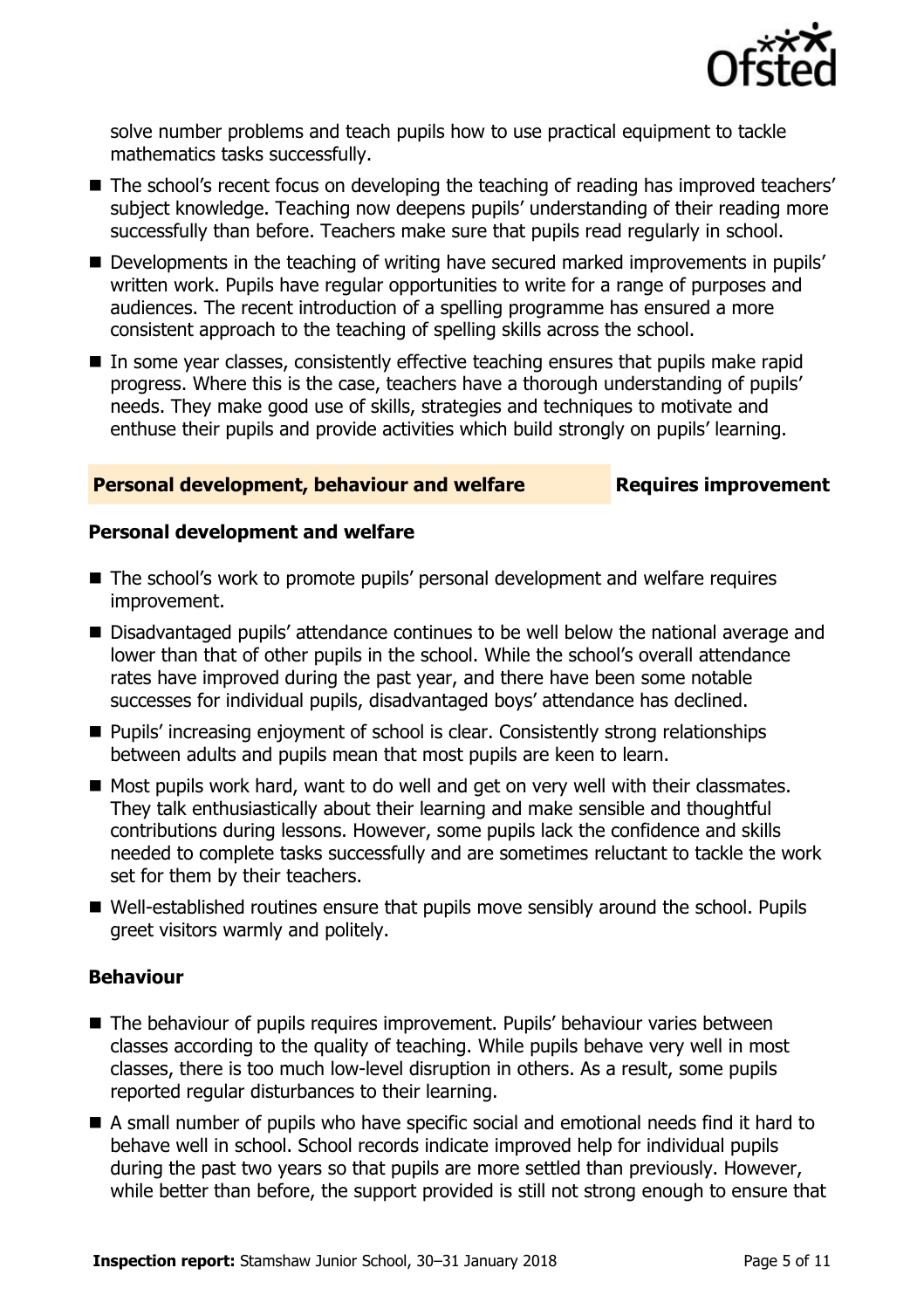

these pupils get on as well as they should in school.

- Most pupils behave considerately in the playground. However, the rough behaviour of a small number of pupils detracts from the enjoyment of playtime for others.
- Many parents are very happy with the quality of behaviour in the school and reported significant improvement during the past two years. However, some express concerns about pupils' behaviour in lessons and during playtimes. Parents' mixed views reflect differences in the quality of pupils' behaviour across the school.
- The older pupils said that behaviour has improved dramatically in the past two vears. School records and observations during the inspection support this view.
- Most pupils get on well together and behave well. Their positive attitudes to school and their considerate behaviour make a valuable contribution to their learning and to the school's calm, purposeful atmosphere.
- $\blacksquare$  Pupils behave well in the dining hall. They enjoy chatting with friends while they eat their lunch. They speak to adults politely and follow their requests promptly.

#### **Outcomes for pupils Requires improvement**

- **Pupils' learning and progress vary across the school according to the quality of teaching** in each class and year group.
- $\blacksquare$  Historical weaknesses in teaching mean that some pupils lack the key knowledge and skills in English and mathematics needed to achieve well. Standards in reading and mathematics at the end of Year 6 were below the national average in 2017.
- Disadvantaged pupils' outcomes have been slower to recover than those of other groups in the school. In 2017, the proportion of disadvantaged pupils achieving the expected standard was below the national average. While their progress has improved during the past few months, they make slower progress than their classmates in school and others nationally.
- Pupils who have SEN and/or disabilities do not achieve as well as they should. However, recent improvements in teaching have ensured that they are making better progress than previously.
- In recent years, too few of the most able pupils have achieved the highest outcomes at the end of Year 6. While developments in teaching during the past two years mean that the most able pupils learn increasingly well, their progress remains uneven across the school.
- **IMPROMERGERS** In teaching are now making up for lost time and pupils' progress is improving rapidly. The quality of pupils' work in reading, writing and mathematics has improved substantially in the past few months, as teachers' expectations rise and developments in teaching take effect. Increasing numbers of pupils currently in the school are working at expected standards in English and mathematics.
- **Pupils make better progress in writing than they do in reading and in mathematics.** Improvements in the teaching of writing mean that pupils are more securely equipped to write successfully. For example, during the inspection, pupils in Year 6 made good use of their knowledge of punctuation and grammar to check and improve their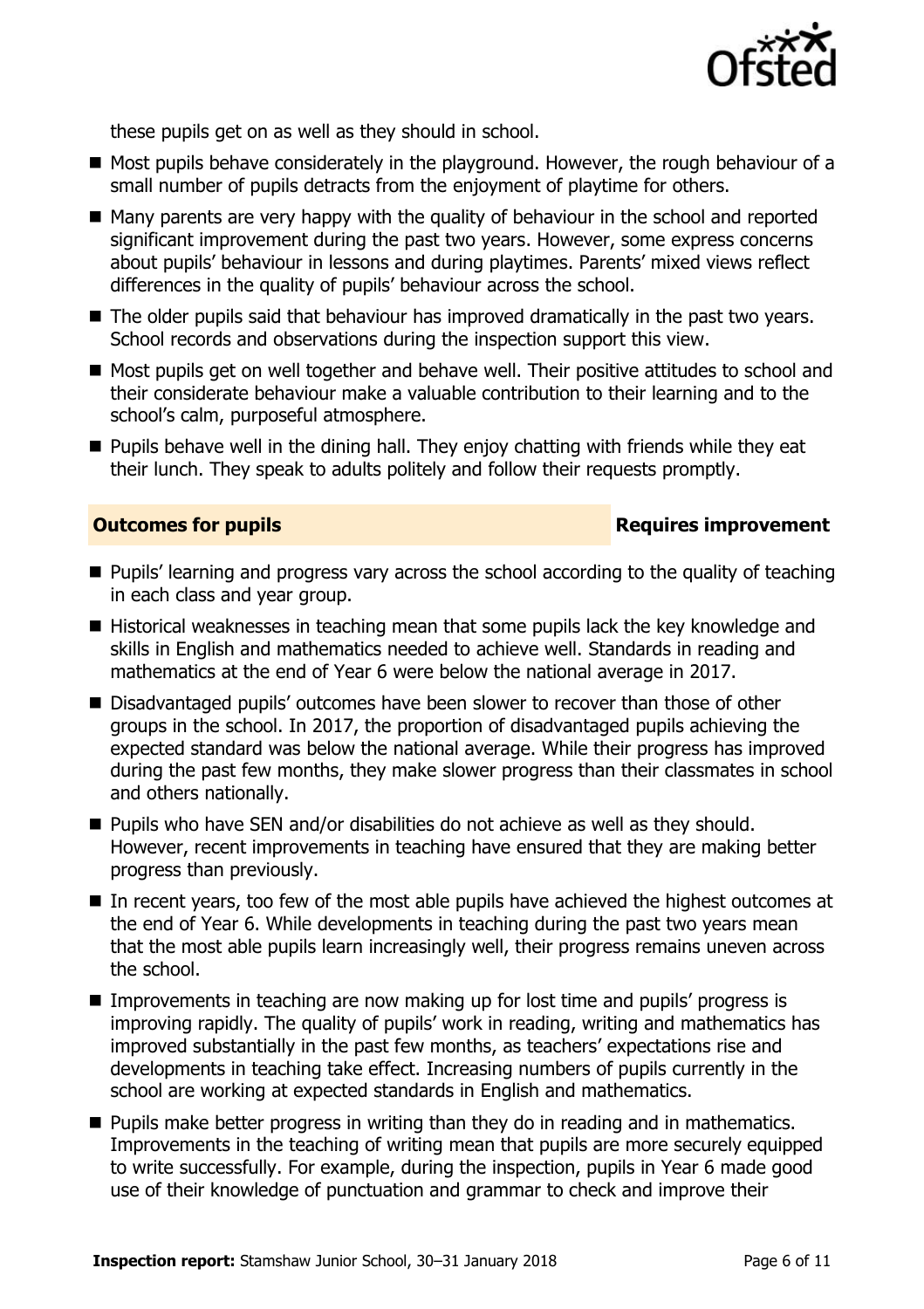

writing. The proportion of pupils achieving the expected standard in writing matched the national average in 2017.

**Pupils' progress is strengthening across the school. Effective teaching in Year 3 means** that pupils quickly settle into school and learn well. Meanwhile, pupils in Year 6 have made strong progress since September 2017. As a result, they are in a much better position to achieve well at the end of key stage 2 and are increasingly well prepared for the next stage of their learning.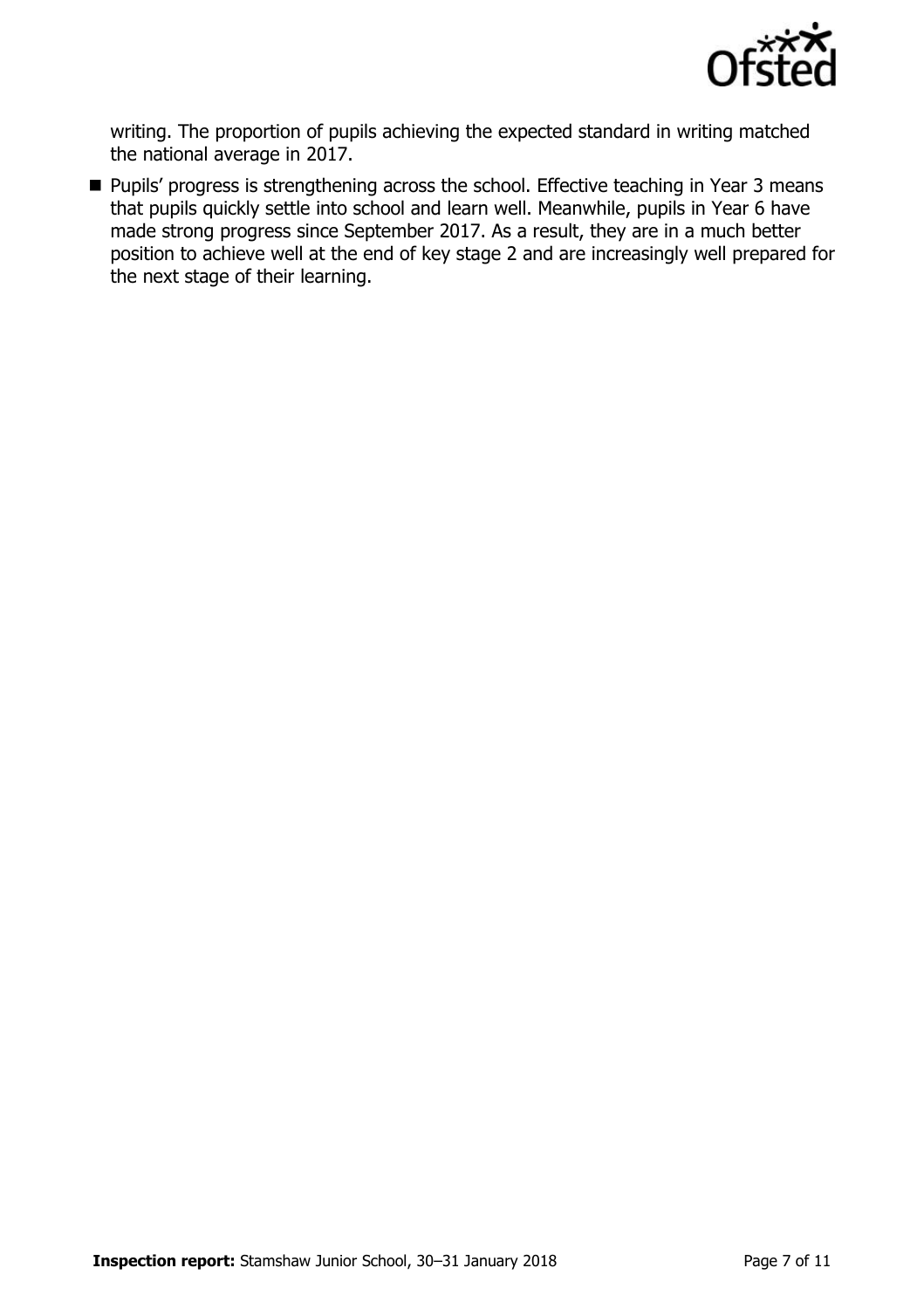

# **School details**

| Unique reference number | 141692     |
|-------------------------|------------|
| Local authority         | Portsmouth |
| Inspection number       | 10040908   |

This inspection of the school was carried out under section 5 of the Education Act 2005.

| Type of school                      | <b>Junior</b>                         |
|-------------------------------------|---------------------------------------|
| School category                     | Academy sponsor-led                   |
| Age range of pupils                 | $7 - 11$                              |
| Gender of pupils                    | Mixed                                 |
| Number of pupils on the school roll | 248                                   |
| Appropriate authority               | Board of trustees                     |
| Chair                               | Noel Creighton                        |
| Principal                           | Jenny Ray                             |
| Telephone number                    | 02392 661045                          |
| Website                             | www.stamshawjun.org.uk                |
| <b>Email address</b>                | office@stamshaw-jun.portsmouth.sch.uk |
| Date of previous inspection         | Not previously inspected              |

### **Information about this school**

- The school complies with Department for Education guidance on what academies should publish.
- The school is smaller than the average-sized primary school.
- The school meets the government's current floor standards, which set the minimum expectations for pupils' attainment and progress.
- The proportion of pupils supported by the pupil premium is higher than that found in most primary schools.
- $\blacksquare$  The proportion of pupils who have SEN and/or disabilities is above the national average.
- Most pupils are White British. The proportion of pupils who speak English as an additional language is below the national average.
- Stamshaw Junior School converted to become an academy school on 1 April 2015.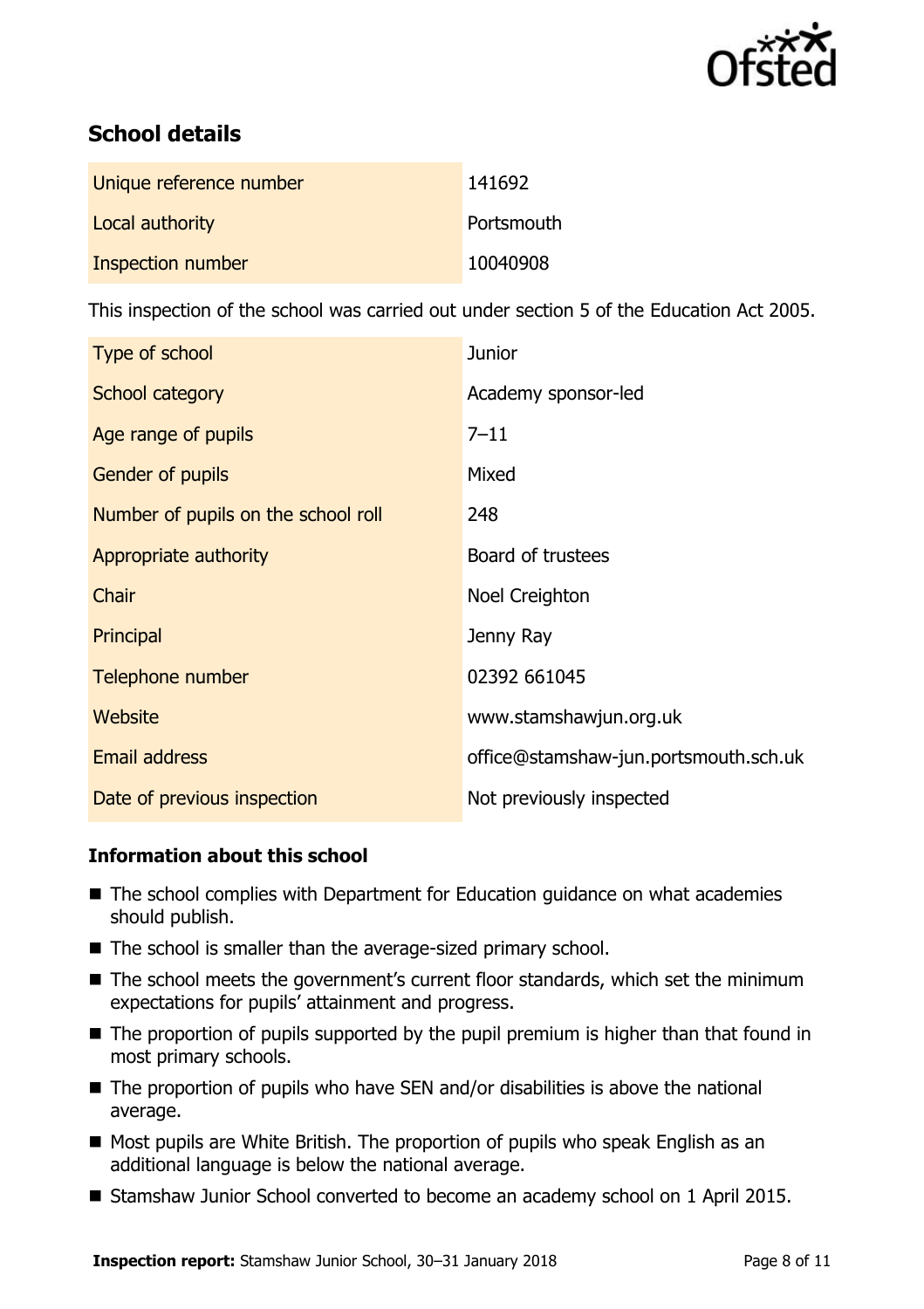

When its predecessor school, Stamshaw Junior School, was last inspected by Ofsted, it was judged to require improvement overall.

- The school is part of the Portswood Primary Academy Trust, which comprises three schools, a teaching school and a partner school.
- The school's leadership includes a board of trustees, an executive board and a local governing body.
- The Portswood Primary Academy Trust provides coaching and training for school staff and governors.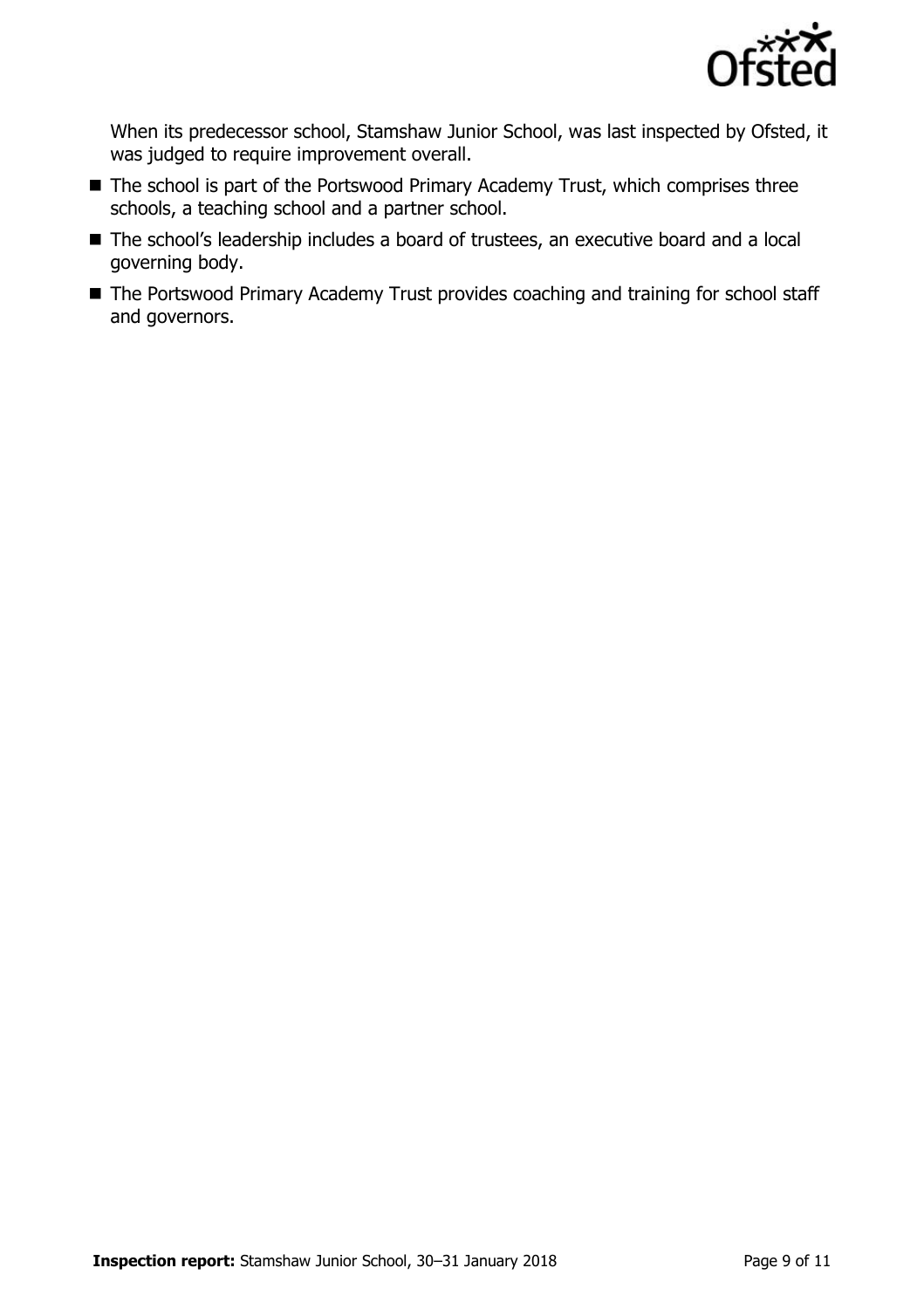

# **Information about this inspection**

- $\blacksquare$  The inspection team observed pupils learning in 29 lessons, including 13 sessions observed jointly with the principal or vice principal.
- **Inspectors held discussions with the principal, vice principal and phase leaders.** Inspectors met with the trust's chief executive officer, deputy chief executive officer, chair of the local governing body and the chair of trustees. They also met with the trust's English, mathematics and curriculum advisers.
- The inspection team took account of 16 responses to the online questionnaire, Parent View, and considered the views expressed by parents informally during the school day. Inspectors also considered seven responses to the staff questionnaire.
- Inspectors observed the school's work and considered a range of documents, including the school's self-evaluation documents, safeguarding policies, the school's improvement plan and information about pupils' progress and attendance.
- The inspection team looked at a sample of pupils' work provided by the school, as well as pupils' work in lessons. Inspectors listened to pupils in Years 3 and 6 read.

#### **Inspection team**

| Julie Sackett, lead inspector | Ofsted Inspector        |
|-------------------------------|-------------------------|
| Alan Jenner                   | Ofsted Inspector        |
| <b>Deirdre Crutchley</b>      | <b>Ofsted Inspector</b> |